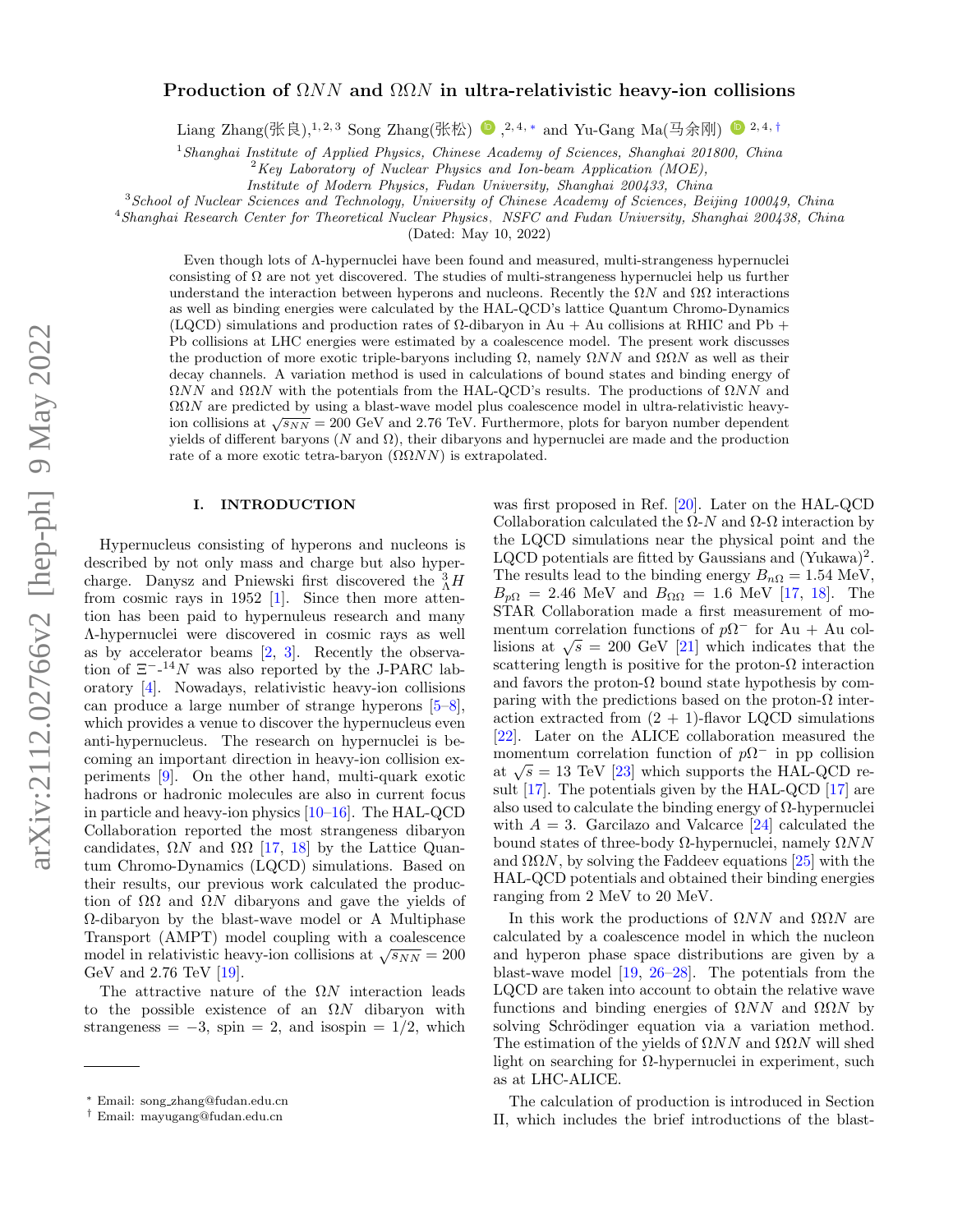<span id="page-1-0"></span>TABLE I.  $g_3$  for <sup>3</sup>H,  $\Omega NN$  and  $\Omega\Omega N$ 

| Nuclei | ${}^3H$ | $\Omega pn$ | $\Omega$ nn | $\Omega pp$ | $\Omega\Omega n$ | $\Omega \Omega p$ |
|--------|---------|-------------|-------------|-------------|------------------|-------------------|
| 93     | 1/4     | 3/8         | 1/4         | 1/4         | 1/16             | 1/16              |

wave model and the coalescence model [\[19,](#page-8-11) [26–](#page-8-18)[28\]](#page-8-19), simplification of Wigner function as well as the variation calculation method of three-body bound state. It is compared with the results from the Faddeev equations used by Garcilazo and Valcarce [\[24\]](#page-8-16). In Section III, productions of  $\Omega NN$  and  $\Omega\Omega N$  are reported for Au + Au collisions at  $\sqrt{s_{NN}} = 200$  GeV and Pb + Pb collisions at  $\sqrt{s_{NN}}$  = 2.76 TeV. The decay channels of  $\Omega NN$  and  $\Omega \Omega N$  are also discussed in this section.

### II. METHOD

### A. Blast-wave model and coalescence model

Cluster formation in heavy-ion collision can be realized by the coalescence model  $[27, 29-32]$  $[27, 29-32]$  or other methods like kinetic approaches [\[33](#page-9-1)[–35\]](#page-9-2). In this work, a coalescence model constructed by the particle emission distribution and the Wigner density distribution is used to calculate few-body system production in heavy-ion collisions. The multiplicity of three-constituent-cluster is given by,

<span id="page-1-1"></span>
$$
N_{3b} = g_3 \int \prod_{i=1}^{3} \left( d^4 x_i S_i (x_i, p_i) \frac{d^3 p_i}{E_i} \right) \times
$$
  
\n
$$
\rho_3^W (x_1, x_2, x_3; p_1, p_2, p_3),
$$
\n(1)

where  $\rho_3^W(x_1, x_2, x_3; p_1, p_2, p_3)$  is the Wigner density function which describes the coalescence probability, and  $g_3 = (2S+1)/((2s_1+1)(2s_2+1)(2s_3+1))$  is the coalescence statistical factor  $[36-40]$ , S is the total spin for the three-body system and  $s_i$  is the spin for each constituent particle. Table [I](#page-1-0) lists the  $g_3$  used in this paper for each  $\Omega$ -hypernucleus  $(A = 3)$  and triton.

In this work the particle emission distribution,  $S_i(x_i, p_i)$ , is given by the blast-wave model [\[19,](#page-8-11) [26](#page-8-18)[–28\]](#page-8-19) which can describe the particle phase-space distribution in heavy-ion collisions. It assumes that in the rest frame the distribution of momenta is described by either a Bose or Fermi distribution of single particle and then the distribution is boosted into the center-of-mass frame of the total number of particles to describe the probability of finding a particle  $[41]$ . In heavy-ion collisions, the freezeout time is considered following a Gaussian distribution [\[19,](#page-8-11) [26–](#page-8-18)[28,](#page-8-19) [42\]](#page-9-6). The blast-wave model is formalized as,

$$
S(x, p)d^{4}x = M_{T}\cosh(\eta_{s} - y_{p})f(x, p) \times
$$

$$
J(\tau)\tau d\tau d\eta_{s}r dr d\varphi_{s}, \quad (2)
$$

where  $M_T$  and  $y_p$  are the transverse mass and the rapidity of a single particle, r and  $\varphi_s$  are the radius

and azimuthal angle of coordinate space,  $\tau$  and  $\eta_s$ are proper time and space pseudorapidity.  $J(\tau)$  = 1  $\frac{1}{\Delta \tau \sqrt{2\pi}} \exp \left[-\frac{(\tau-\tau_0)^2}{2(\Delta \tau)^2}\right]$  $\left[\frac{(\tau-\tau_0)^2}{2(\Delta\tau)^2}\right]$  is the Gaussian distribution of freeze-out proper time, where  $\tau_0$  and  $\Delta \tau$  are the mean value and dispersion of this distribution.  $f(x, p) =$  $\frac{2s+1}{(2\pi)^3}$  [exp  $(p^{\mu}u_{\mu}/T_{kin}) \pm 1$ ]<sup>-1</sup> is the Fermi or Bose distribution of a single particle boosted into the center-ofmass frame, where s is the spin of the particle,  $u_{\mu}$  is the four-velocity of a fluid element in the fireball of the particle source and  $T_{kin}$  is the freeze-out temperature. The Lorentz invariant can be expressed as,

$$
p^{\mu}u_{\mu} = M_T \cosh \rho_{\perp} \cosh(\eta_s - y_p) -
$$
  
 
$$
p_T \sinh \rho_{\perp} \cos (\varphi_p - \varphi_s) ,
$$
 (3)

where  $\varphi_p$  is the azimuthal angle in momentum space and  $\rho_\perp$  is the transverse rapidity of fireball with a transverse radius  $R_0$ , defined as  $\rho_{\perp} = v \rho_{0_{\perp}} \frac{r}{R_0}$ . If the parameters  $(\tau_0, \Delta \tau, \rho_{0_\perp}, R_0 \text{ and } T_{kin})$  are fixed, the transverse momentum distribution is given as [\[19\]](#page-8-11):

<span id="page-1-2"></span>
$$
\frac{dN}{2\pi p_T dp_T dy_p} = \int S(x, p)d^4x.
$$
 (4)

### B. Solving three-body bound state

In order to obtain the Wigner function, bound state wave functions of  $\Omega NN$  and  $\Omega\Omega N$  need to be calculated. The non-relativistic Schrödinger equations of  $\Omega NN$  and  $ΩΩN$ 's bound state can be written as,

$$
\hat{H}\psi(\boldsymbol{x}_1,\boldsymbol{x}_2,\boldsymbol{x}_3)=E_b\psi(\boldsymbol{x}_1,\boldsymbol{x}_2,\boldsymbol{x}_3),\qquad(5)
$$

$$
\hat{H} = \sum_{i=1}^{3} -\frac{\nabla_i^2}{2M_i} + \sum_{j>i} V_{ij} (\mathbf{r}_{ij}), \qquad (6)
$$

where  $\psi(\boldsymbol{x}_1, \boldsymbol{x}_2, \boldsymbol{x}_3) = \sum_{i=1}^3$  $i=1$  $\psi_i(x_i)$  is total wave function

of three-body system,  $\psi_i(\boldsymbol{x}_i)$  and  $\boldsymbol{x}_i$  are the wave function and coordinate of *i*-th particle, respectively,  $r_{ij}$  is relative coordinate between  $i$ -th and  $j$ -th particle defined as  $r_{ij} = x_i - x_j$ . The potentials between  $\Omega$ -N and  $\Omega$ - $\Omega$ are the fit results from the HAL-QCD simulation [\[17,](#page-8-9) [18\]](#page-8-10), and the N-N potential is taken as the Malfliet-Tjon potential [\[43\]](#page-9-7):

$$
V_{NN}(r) = \sum_{i=1}^{2} C_i \frac{e^{-\mu_i r}}{r},
$$
  
\n
$$
V_{N\Omega}(r) = b_1 e^{-b_2 r^2} + b_3 \left(1 - e^{-b_4 r^2}\right) \left(\frac{e^{-M_\pi r}}{r}\right)^2, (7)
$$
  
\n
$$
V_{\Omega\Omega}(r) = \sum_{i=1}^{3} C_i e^{-(r/d_i)^2},
$$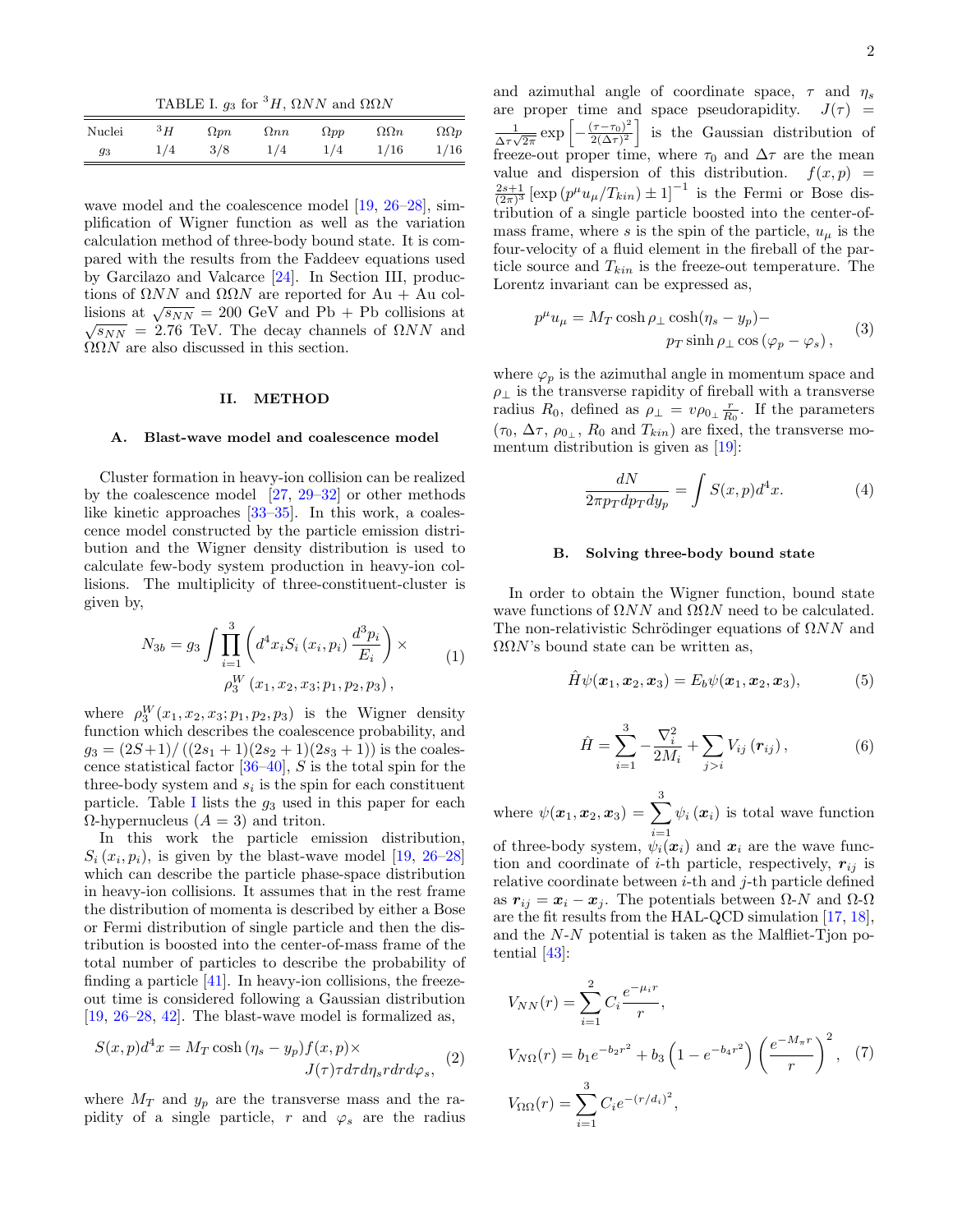<span id="page-2-0"></span>TABLE II. Parameters of potentials  $V_{NN}(r)$  [\[43\]](#page-9-7),  $V_{N\Omega}(r)$ ,  $V_{\Omega\Omega}(r)$  [\[17,](#page-8-9) [18\]](#page-8-10)

|                       |                                     |                         | $V_{NN}(r)$ $C_1$ (MeV) $C_2$ (MeV) $\mu_1$ $(fm^{-1})$ $\mu_2$ $(fm^{-1})$<br>${}^{3}S_{1}$ -636.36 1460.47 1.55 3.11<br>${}^{1}S_{0}$ -521.74 1460.47 1.55 | 3.11 |
|-----------------------|-------------------------------------|-------------------------|--------------------------------------------------------------------------------------------------------------------------------------------------------------|------|
|                       |                                     |                         | $V_{N\Omega}(r)$ $b_1$ (MeV) $b_2$ $(fm^{-2})$ $b_3$ (MeV $\cdot fm^2$ ) $b_4$ $(fm^{-2})$<br>${}^{5}S_{2}$ -313.0 (5.3) 81.7 (5.4) -252.0 (27.) 0.85 (10)   |      |
| $V_{\Omega\Omega}(r)$ | ${}^{1}S_{0}$ 914.0 (52) 305.0 (44) | $C_1$ (MeV) $C_2$ (MeV) | $C_3$ (MeV)<br>$-112.0(13)$<br>$d_1(fm) = d_2(fm) = d_3(fm)$<br>$0.143(5)$ $0.305(29)$ $0.949(58)$                                                           |      |
|                       |                                     |                         |                                                                                                                                                              |      |

where  $M_{\pi}$  is taken as 146 MeV (near the physical mass 140 MeV). The parameters are listed in Table [II.](#page-2-0)

There are many methods to solve this kind of threebody equations, such as the Faddeev equation [\[25,](#page-8-17) [44,](#page-9-8) [45\]](#page-9-9) and the variation method. One kind of the variation methods is mainly based on the hyperspherical-harmonics (HH) method [\[46](#page-9-10)[–49\]](#page-9-11), in which the coordinates are transformed into center-of-mass frame by using the Jacobi transform,

<span id="page-2-1"></span>
$$
\begin{pmatrix}\nR \\
r_1 \\
r_2\n\end{pmatrix} = J \cdot \begin{pmatrix}\nx_1 \\
x_2 \\
x_3\n\end{pmatrix}
$$
\n
$$
\begin{pmatrix}\nP \\
q_1 \\
q_2\n\end{pmatrix} = (J^{-1})^T \cdot \begin{pmatrix}\np_1 \\
p_2 \\
p_3\n\end{pmatrix}
$$
\n(8)

where  $J$  is the Jacobi matrix, it reads

<span id="page-2-2"></span>
$$
J = \begin{pmatrix} \frac{M_1}{M_{tot}} & \frac{M_2}{M_{tot}} & \frac{M_3}{M_{tot}}\\ 0 & -\sqrt{\frac{M_2 M_3}{M_{23} Q}} & \sqrt{\frac{M_2 M_3}{M_{23} Q}}\\ -\sqrt{\frac{M_1 M_{23}}{M_{tot} Q}} & \sqrt{\frac{M_2^2 M_1}{M_{tot} M_{23} Q}} & \sqrt{\frac{M_3^2 M_1}{M_{tot} M_{23} Q}} \end{pmatrix},
$$
\n(9)

where  $M_i$  is the mass of *i*th particle,  $M_{tot} = M_1 + M_2 +$  $M_3$  is the total mass,  $M_{23} = M_2 + M_3$  is the total mass of particles 2 and 3,  $Q = \sqrt{\frac{(M_1 M_2 M_3)}{M_{tot}}}$  is the reduced mass which normalizes the Jacobi matrix. For simplicity, the indexes of particles are chosen as symmetric as possible. In this article, the particles 2 and 3 prefer to be identical and particle 1 is different for a three-body nucleus. Sequentially the three-body Schrödinger equation separates into the center of mass motion (no effect on binding energy and relative wave function) and the relative motion [\[50,](#page-9-12) [51\]](#page-9-13),

$$
\widehat{T}\psi(\vec{r}) + \sum_{j>i} V_{ij} (\mathbf{r}_{ij}) \psi(\vec{r}) = E_b \psi(\vec{r}), \quad (10)
$$

where  $\vec{r} = (\mathbf{r}_1, \mathbf{r}_2) = (\rho, \alpha, \theta_1, \phi_1, \theta_2, \phi_2)$  is defined in a

six-dimensional hypersphere coordinate,  $\rho = \sqrt{r_1^2 + r_2^2}$ is the hyperradius,  $\alpha$  = arctan  $(r_2/r_1)$  is the hyperpolar angle which ranges from 0 to  $\pi/2$  [\[50–](#page-9-12)[52\]](#page-9-14),  $\theta_i, \phi_i$ are the azimuth angles of  $r_i$ , and the volume element is  $d^6 \vec{r} = \rho^5 \sin^2 \alpha \cos^2 \alpha \sin \theta_1 \sin \theta_2 d\rho d\alpha d\theta_1 d\phi_1 d\theta_2 d\phi_2$ . The momentum and angular momentum operators are defined as  $[46, 47, 50-52]$  $[46, 47, 50-52]$  $[46, 47, 50-52]$  $[46, 47, 50-52]$  $[46, 47, 50-52]$ ,

$$
\hat{T} = \frac{1}{2Q} \left( -\frac{\partial^2}{\partial \rho^2} - \frac{5}{\rho} \frac{\partial}{\partial \rho} + \frac{\hat{L}^2}{\rho^2} \right),\tag{11}
$$

where

$$
\hat{L}^2 = -\frac{\partial^2}{\partial \alpha^2} - 4 \cot 2\alpha \frac{\partial}{\partial \alpha} + \frac{\hat{l}_1^2}{\cos^2 \alpha} + \frac{\hat{l}_2^2}{\sin^2 \alpha}.
$$
 (12)  
The eigen function of  $\hat{L}^2$  is a hyperspherical harmonic

function  $[46-49]$  $[46-49]$ :

$$
\mathcal{Y}_{K,\kappa}(\alpha,\theta_1,\phi_1,\theta_2,\phi_2) = N_{kl_1l_2} \cos(\alpha)^{l_1} \sin(\alpha)^{l_2} P_k^{l_2+1/2, l_1+1/2}(\cos(2\alpha)) \times \left\{ \left\{ Y_{l_1}(\theta_1,\phi_1) Y_{l_2}(\theta_2,\phi_2) \right\}_L \left\{ s_i s_{jk} \right\}_{S_a} \right\}_{JJ_z} \left\{ t_i t_{jk} \right\}_{TT_z},
$$
\n(13)

and

$$
\hat{L}^2 \mathcal{Y}_{K,\kappa} = (K+4)K \mathcal{Y}_{K,\kappa},\tag{14}
$$

where  $K = 2k + l_1 + l_2$  is the total hyperangular mo-

mentum number, q is a nonnegative integer,  $l_i$  and  $m_i$ is the orbital angular momentum number of  $r_i$  direction,  $\kappa$  represents the L-spin-isospin state defined as  $\kappa = \{JJ_z(L(l_1l_2)S_a(s_is_{jk}))TT_z(t_it_{jk})\}, N_{kl_1l_2}$  is a nor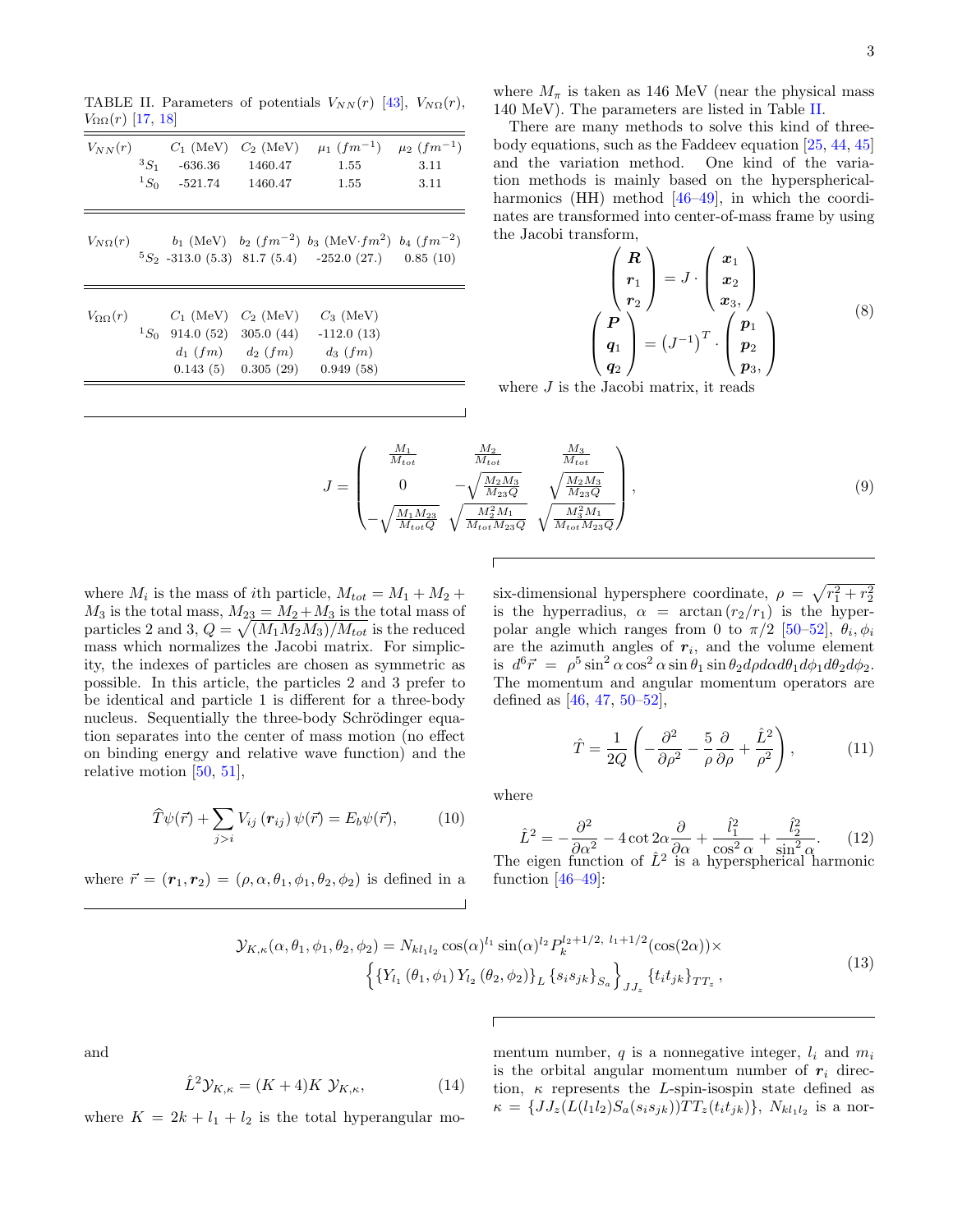malization factor [\[45\]](#page-9-9),

$$
N_{kl_1l_2} = \sqrt{\frac{2 k! (K+2) (k+l_1+l_2+1)!}{\Gamma(k+l_1+3/2) \Gamma(k+l_2+3/2))}}
$$
(15)

and  $P_k^{a,b}(x)$  is the Jacobi polynomial and  $Y_m^l(\theta, \phi)$  is the Spherical Harmonic function. The orthogonal basis radial function can be chosen as

<span id="page-3-1"></span>
$$
u_n^{[\lambda]}(\rho) = \sqrt{\left(\frac{2\lambda}{n}\right)^3 \frac{(n-2)!}{2n(n+1)!}} e^{-\lambda \rho/n} \left(\frac{2\lambda \rho}{n}\right) L_{n-2}^3 \left(\frac{2\lambda \rho}{n}\right) \rho^{-\frac{5}{2}} \ (n \ge 2),\tag{16}
$$

in which  $\lambda$  is a variation parameter, *n* is the radial basis index,  $L_a^b(\rho)$  is the associated Laguerre polynomial. Then the orthogonal basis function can be constructed as,

$$
\langle \vec{r} | n, K, \kappa \rangle = u_n^{[\lambda]}(\rho) \mathcal{Y}_{K,\kappa}(\alpha, \theta_1, \phi_1, \theta_2, \phi_2). \tag{17}
$$

Then the relative motion Hamiltonian  $\hat{H}$  can be expanded into matrix form  $\langle n, K, \kappa | \hat{H} | n', K', \kappa' \rangle$ . The following assumptions are taken to reduce the dimensions of the matrix: 1) assume that the nucleus is spherical by setting the total  $L = 0$ , corresponding to the ground state; 2) the  $(I)J<sup>P</sup>$  is fixed as the same as Garcilazo and Valcarce used  $[24]$ ; 3) if particle 2 and 3 are identical, the parity between them must be odd [\[46\]](#page-9-10); 4)  $l_1, l_2 \leq 6$ is enough for required precision  $[48]$ , and the number n ranges from 2 to 11 and  $k$  up to 45. The matrix elements have been calculated numerically by a Laguerre-Gauss

quadrature for the integrals in the hyperradius  $\rho$  and a Legendre-Gauss quadrature for the hyperangle  $\alpha$  [\[53\]](#page-9-17).

But the elements of Hamiltonian matrix need six dimensional integral and the complex expressions of  $r_{12}$ and  $r_{31}$  for the hypersphere coordinate are based on the transforms of [\(8\)](#page-2-1) and [\(9\)](#page-2-2), where  $r_2 = -\sqrt{\frac{M_2 M_3}{(M_2 + M_3)Q}} r_{23}$ . In order to simplify the calculation, Raynal and Revai [\[54\]](#page-9-18) put forward the RR coefficient which is similar to Clebsch-Gordan coefficient. For example as shown in Fig. [1,](#page-4-0) it is convenient to calculate  $V_{23}(r_{23})$  when the hypersphere is based on  $r_1^I$  and  $r_2^I$  in Coordinate I but hard to calculate  $V_{12}(\mathbf{r}_{12})$  and  $V_{31}(\mathbf{r}_{31})$  for the complex expressions of  $r_{12}$  and  $r_{31}$ . By using RR coefficient, the hyperspherical harmonic function  $|I; n, K, \kappa\rangle$ , defined in the coordinate I, can be expanded by  $|II(III); n, K, \kappa'\rangle$ in coordinate II (III),

<span id="page-3-0"></span>
$$
|I; n, K, \kappa\rangle = \sum_{\kappa_k} \left\langle l_1^I l_2^I |l_1^j l_2^j \right\rangle_{K, L} \left\langle s_1 s_{23}; S | s_{1_j} s_{23_j}; S \right\rangle \left\langle t_1 t_{23}; T | t_{1_j} t_{23_j}; T \right\rangle |j; n, K, \kappa_j\rangle, \tag{18}
$$

where  $\langle l_1^I l_2^I | l_1^j l_2^j \rangle$ is the RR coefficient which re-<br> $K,L$ quires that  $K$  and  $L$  are same in transformation,  $\langle s_1 s_{23}; S | s_{1_j} s_{23_j}; S \rangle$  and  $\langle t_1 t_{23}; T | t_{1_j} t_{23_j}; T \rangle$  are Clebsch-Gordan coefficients,  $j$  represents the coordinate II or III,  $1_j$  and  $23_j$  represent the particle 2 (3) and the pair of particle 3 (1) and 1 (2) when  $j = II(III)$ . It is clear that the definition of  $\rho$  is same in all coordinates, so the index *n* does not need to change in the transform  $(18)$ . After the transformation,  $r_{23}$  only relates to the  $\rho$  and  $\alpha_i$ , which means the six dimensional integral is simplified into a double integral and a sum of  $\kappa_i$ .

After the calculation of Hamiltonian matrix, it is natural to calculate the minimum eigenvalue of the matrix as the binding energy  $B[\lambda]$  of the three-body system and the corresponding eigenvector is the list of coefficients for the basis functions. And the binding energy  $B[\lambda]$  requires  $\delta B[\lambda]/\delta\lambda = 0$ , which means that the binding energy is also the minimum point of variation parameter  $\lambda$ .

Garcilazo and Valcarce [\[55\]](#page-9-19) solved three-body amplitudes by the Faddeev equations [\[25\]](#page-8-17) with considering the spin and isospin freedom. They assumed that three particles were in S-wave by which the spin-isospin state was constructed and two-body amplitudes with the Legendre polynomials were expanded to solve the Faddeev equations.

Table [III](#page-4-1) shows the calculated binding energy of  ${}^{3}H$ ,  ${}^{3}_{\Lambda}H$  and  $\Omega pn$  and the comparison with other theoretical results as well as experimental results. The potential between N and  $\Lambda$  used in  ${}_{\Lambda}^{3}H$  binding energy calculation is YNG-ND interactions [\[56,](#page-9-20) [57\]](#page-9-21) with  $k_F = 0.84 fm^{-1}$  [\[58\]](#page-9-22). It can be seen that this calculation of  $\Omega pn$  is consistent with the results from Garcilazo and Valcarce's results [\[24\]](#page-8-16). The error of  $pn\Omega$  binding energy is estimated from the fitting errors of the  $N - \Omega$  potential. The results of  ${}^{3}H$  and  ${}^{3}_{\Lambda}H$  are close to experimental results [\[59,](#page-9-23) [60\]](#page-9-24) and theoretical calculations as well [\[61\]](#page-9-25). Like  $^{3}_{\Lambda}H$  consisting of spin  $\frac{3}{2}$  and  $\frac{1}{2}$ , one is the ground state (spin  $\frac{1}{2}$ ) and one is thought as a virtual state (spin  $\frac{3}{2}$ ) near the  $\Lambda d$ threshold [\[62\]](#page-9-26),  $\Omega pn$  can also be mix of spin  $\frac{5}{2}$ ,  $\frac{3}{2}$  and  $\frac{1}{2}$ . According to the HAL QCD's calculation [\[18\]](#page-8-10), the  ${}^{3}S_1$  $\Omega N$  interaction is too weak to form a bound  $\Omega N$  with spin 1. So the ratio of lower spin in  $\Omega pn$  is small. In this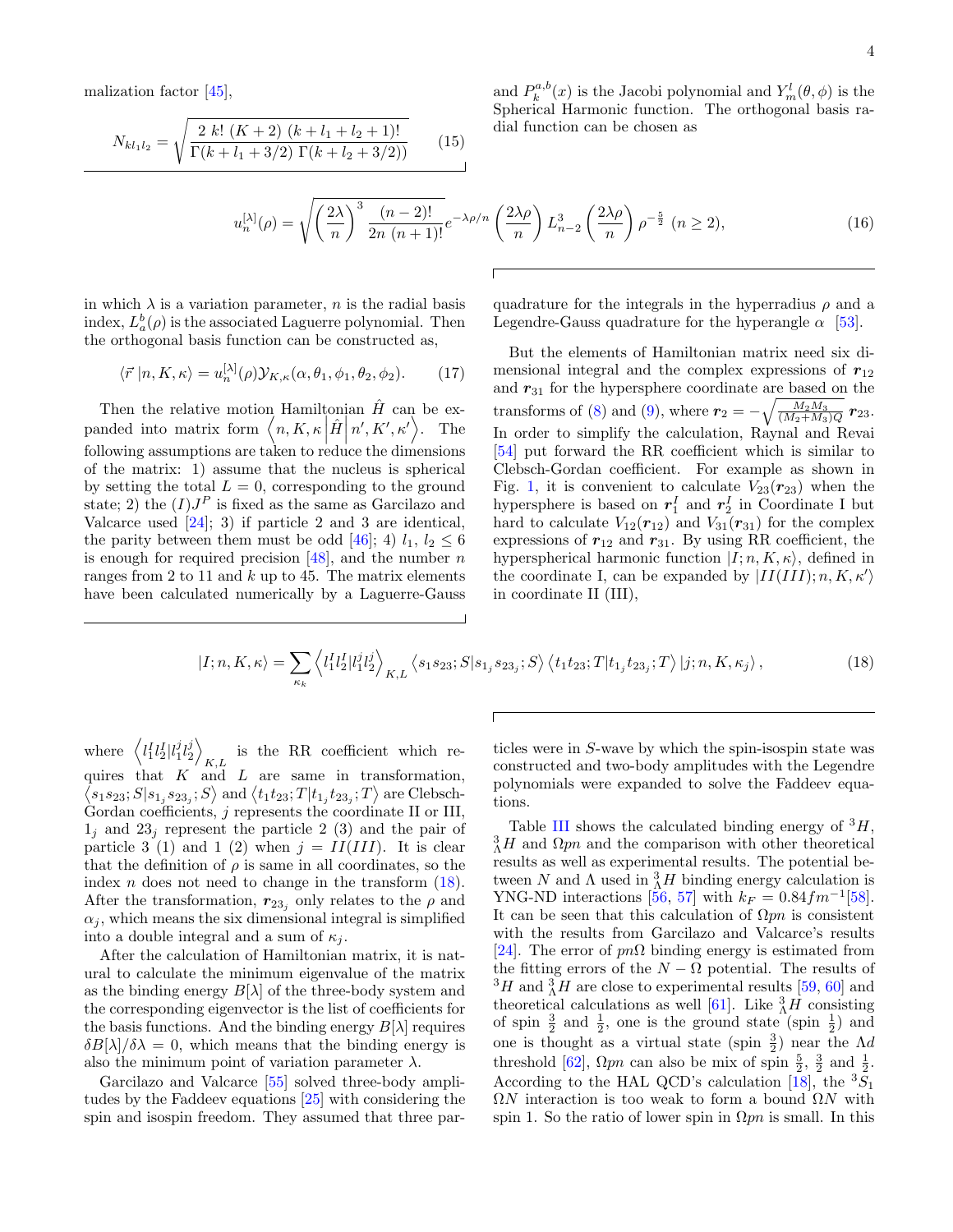

<span id="page-4-0"></span>FIG. 1. Diagrams of three coordinate frames. From left to right, the coordinate is numbered as I, II and III, respectively, where  $c_1^i = \sqrt{\frac{M_{jk}Q}{M_jM_k}}$  and  $c_2^i = -\sqrt{\frac{M_{tot}Q}{M_iM_{jk}}}$   $(i, j, k = I(1), II(2), III(3)$  and  $\epsilon_{ijk} = 1$ .)

<span id="page-4-1"></span>TABLE III. The binding energies of  ${}^{3}H$ ,  ${}^{3}_{\Lambda}H$  and  $\Omega pn$  calculated by a variation method. Results of this work are consistent with other's work and experimental results. The unit is in MeV

| Nuclei         | This work | Reference   | Experiment Result                                                   |
|----------------|-----------|-------------|---------------------------------------------------------------------|
| 3H             | 8.69      | 8.4 [43]    | 8.481 (Exp.)                                                        |
| $\frac{3}{4}H$ | 2.68      | $2.37$ [61] | $2.35$ (Emulsion) [59]<br>$2.63$ (STAR) $[60]$<br>2.36 (ALICE) [63] |
| $\Omega pn$    | 22.0(2.2) | $21.3$ [24] |                                                                     |

paper  $\Omega pn$  is considered as spin  $\frac{5}{2}$ .

There is another method for few-body system interaction by which the system is not deeply bound, called as the folding model [\[64,](#page-9-28) [65\]](#page-9-29). The folding model assumes that nucleus is bound as a molecular state like dibaryon-baryon state. For the  ${}^3S_1$   $\Omega N$  interaction, it is not as strong as  ${}^5S_2$   $\Omega N$ , the folding model can be applied in  $\Omega nn$ ,  $\Omega pn$ ,  $\Omega\Omega n$  and  $\Omega\Omega p$ , which softens the  $5\overline{S}_2$   $\Omega N$  interaction. The model uses the free dibaryon wave function to average the potential between dibaryon and baryon,

$$
U_F(\mathbf{R}_F) = \int d^3 \mathbf{r}_d \ \psi_d^* (\mathbf{r}_d) \psi_d (\mathbf{r}_d) \times \left[ V_{12} \left( \mathbf{R}_F - \frac{M_3 \ \mathbf{r}_d}{M_2 + M_3} \right) + V_{13} \left( \mathbf{R}_F + \frac{M_2 \ \mathbf{r}_d}{M_2 + M_3} \right) \right],
$$
\n(19)

where  $\psi_d$  is the dibaryon wave function which is consisted of particle 2 and 3,  $U_F(\mathbf{R}_F)$  is average potential and the  $\mathbf{R}_F$  is relative coordinate between the dibaryon and baryon. This method also simplifies the three-body bound state into two two-body bound states (dibaryon and dibaryon-baryon). The total wave function is  $\Psi(\mathbf{R}_F, \mathbf{r}_d) = \psi_d(\mathbf{r}) \psi_{mole}(\mathbf{R}_F)$  and total binding energy is  $E = E_d + E_{mole}$ , where  $\psi_{mole}(\mathbf{R}_F)$  is the molecular state wave function calculated with the average potential  $U_F(\boldsymbol{R}_F)$  and  $E_{mole}$  is the binding energy of molecular state. The binding energies of  $\Omega nn, \Omega pp$ ,  $ΩΩn$  and  $ΩΩp$  are calculated by the folding model and

<span id="page-4-2"></span>TABLE IV. Comparison of binding energies between folding model calculation (this work) and the work of Garcilazo and Valcarce (Ref. [\[24\]](#page-8-16)). It seems that  $\Omega NN$  and  $\Omega\Omega N$  whose spin is smaller than 5/2 is weakly bound to the third baryon

| Nuclei            | dibaryon-baryon     | this work  | reference $[24]$ |
|-------------------|---------------------|------------|------------------|
| $\Omega$ nn       | $\Omega n + n$      | 2.81(1.26) | 2.35             |
| $\Omega pp$       | $\Omega p+p$        | 4.02(1.26) | 3.04             |
| $\Omega\Omega n$  | $\Omega n + \Omega$ | 6.77(3.17) | 5.1              |
|                   | $\Omega$ + n        | 4.83(3.13) |                  |
| $\Omega \Omega p$ | $\Omega p + \Omega$ | 10.2(3.2)  | 6.5              |
|                   | $\Omega$ Q + p      | 6.22(3.32) |                  |

their errors are estimated from the fitting error of  $N - \Omega$ and  $\Omega - \Omega$  potential. The results are listed in Table [IV.](#page-4-2) It can be found that different combinations of dibaryon in three-body systems result in different binding energies which are corresponding to different decay channels and will be discussed later.

# C. Wigner function

The Wigner function introduced in Eq. [\(1\)](#page-1-1) is written as [\[27,](#page-8-20) [31,](#page-8-22) [32\]](#page-9-0),

$$
\rho^W(\vec{r}, \vec{q}) = \int \psi \left(\vec{r} + \frac{\vec{R}}{2}\right) \psi^* \left(\vec{r} - \frac{\vec{R}}{2}\right) \times \exp(-i\vec{q} \cdot \vec{R}) d^6 \vec{R}, \tag{20}
$$

where  $\vec{r} = (\mathbf{r}_1, \mathbf{r}_2), \ \vec{q} = (\mathbf{q}_1, \mathbf{q}_2)$  are the relative coordinate and momentum, and  $\psi(\vec{x})$  is the relative wave function. For the three-body system it is expressed in six dimensions, the Wigner function will be 12 dimensions, which is impossible to draw a picture and hardly calculated. After performing the calculation of eigenvector of Hamiltonian matrix, the major contribution of total wave function comes from a few bases which contribute more than 94% to total amplitude for the parameters of them are large (larger than 0.08). With considering the fitting errors of potential, the total relative errors of such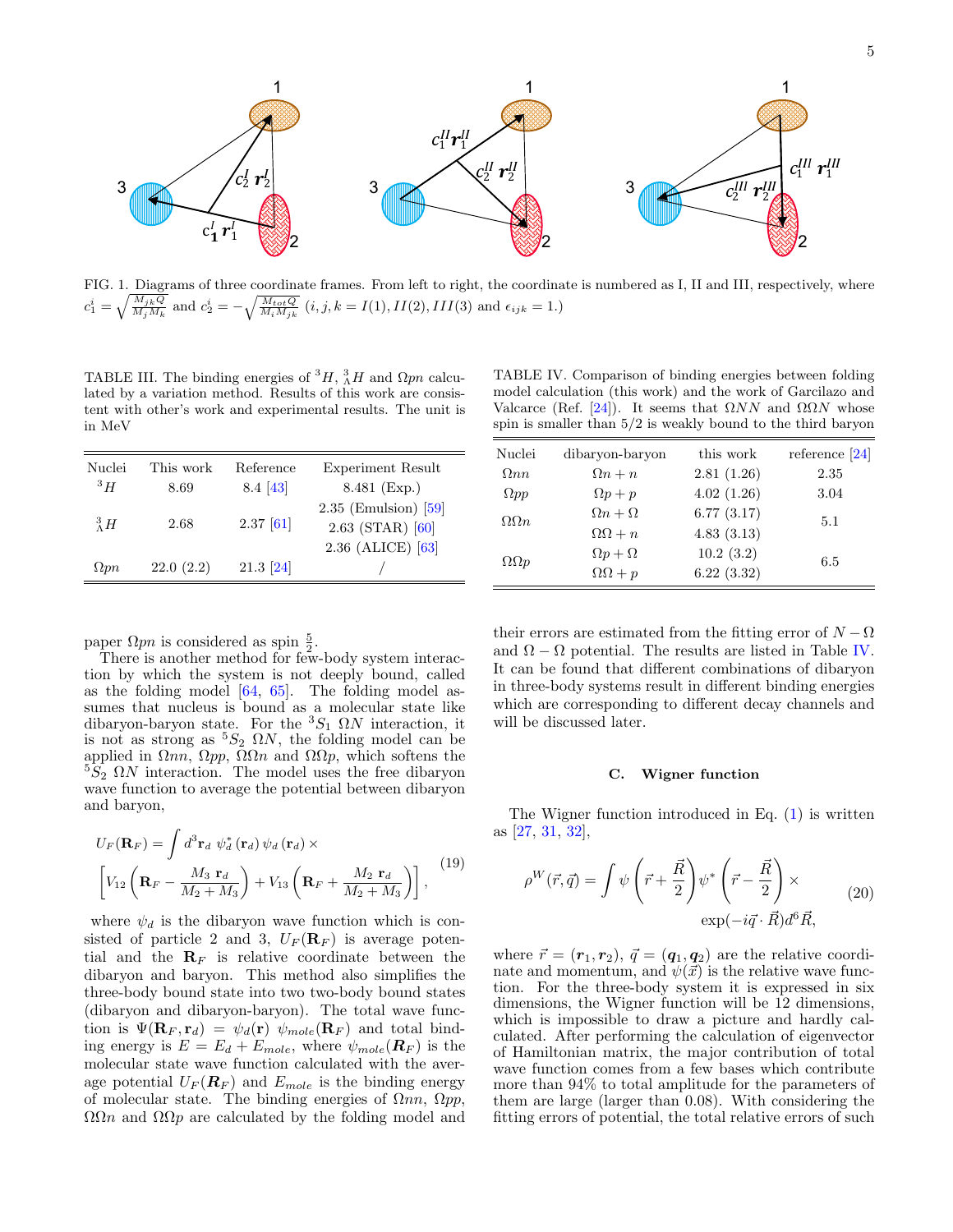simplified wave functions are about 10%, So this kind of simplification retains most information of origin wave function. If the selected bases are only radial related, the total wave function can be simplified as the sum of these bases with weights of their parameters. And then the simplified wave function is only radial related. The Wigner function can be simplified as,

$$
\rho_3^W(r, q, \theta) = \int \psi \left( \sqrt{r^2 + \frac{R^2}{4} + rR \cos \theta_1} \right) \times
$$
  

$$
\psi^* \left( \sqrt{r^2 + \frac{R^2}{4} - rR \cos \theta_1} \right) \times
$$
  

$$
\exp(-iqR \cos \theta \cos \theta_1) \times
$$
  

$$
\exp(-iqR \sin \theta \sin \theta_1 \cos \theta_2) \times
$$
  

$$
2\pi^2 R^5 \sin^4 \theta_1 \sin^3 \theta_2 dR d\theta_1 d\theta_2.
$$
 (21)

A Laguerre-Gauss quadrature is applied for the integrals of hyperradius R and  $\theta_1$ ,  $\theta_2$  is integrated by a Legendre-Gauss quadrature [\[53\]](#page-9-17). The coordinate is defined in a six-dimensional spherical coordinate as  $\vec{R}$  =  $(R, \theta_1, \theta_2, \theta_3, \theta_4, \theta_5)$ , which can be transformed into the six-dimensional Cartesian coordinate:

$$
\vec{R} = (\mathbf{R}_1, \mathbf{R}_2) = (R_{1x}, R_{1y}, R_{1z}, R_{2x}, R_{2y}, R_{2z}) =
$$
\n
$$
(R \cos \theta_1, R \sin \theta_1 \cos \theta_2, R \sin \theta_1 \sin \theta_2 \cos \theta_3,
$$
\n
$$
R \sin \theta_1 \sin \theta_2 \sin \theta_3 \cos \theta_4,
$$
\n
$$
(22)
$$
\n
$$
R \sin \theta_1 \sin \theta_2 \sin \theta_3 \sin \theta_4 \cos \theta_5,
$$
\n
$$
R \sin \theta_1 \sin \theta_2 \sin \theta_3 \sin \theta_4 \sin \theta_5),
$$

<span id="page-5-0"></span>and  $0 \le \theta_i \le \pi$   $(i = 1, 2, 3, 4)$ ,  $0 \le \theta_5 \le 2\pi$ , the volume element is  $d^6 \vec{R} = R^5 dR \prod_{i=1}^5 \sin^{5-i} \theta_i d\theta_i$ . The  $\vec{r}$  in Eq. [\(21\)](#page-5-0) is set at  $(r, 0, 0, 0, 0, 0)$ , the  $\vec{q}$  is set at  $(q, \theta, 0, 0, 0, 0)$ . By integrating out the angle, the probability to find the  $p n \Omega$  ground bound state can be obtained at six-dimensional hyperspherical radius r and at six-dimensional hyperspherical momentum  $q$  [\[52\]](#page-9-14),  $\exp(-iqR\cos\theta\cos\theta_1) \times$ <br>  $\exp(-iqR\sin\theta\sin\theta_1\cos\theta_2) \times$ <br>  $2\pi^2 R^2 \sin^4\theta_1 \sin^3\theta_2 dR d\theta_1 d\theta_2$ .<br>
Clause quadrature is applied for the inte-<br>
erradius R and  $\theta_1$ ,  $\theta_2$  is integrated by a energy<br>
unsequadrature [53]. The co

$$
P(r,q) = \frac{1}{24\pi} r^5 q^5 \int_0^{\pi} \rho_3^W(r,q,\theta) \sin^4 \theta d\theta, \qquad (23)
$$

which is shown in Fig. [2.](#page-5-1) The Wigner probability is similar to a Gaussian distribution with tails in both coordinate and momentum space. The most probable position in the coordinate-momentum phase space is located at  $(r, q) \sim (2 \text{ fm}, 200 \text{ MeV})$ . And the normalization of the probability,

$$
\int_0^\infty P(r, q) dr dq = 1.
$$
 (24)

If the wave function relates to not only  $\rho$  but also  $\alpha$ , in other word, the wave function relates to both  $r_1$  and  $r_2$  which are defined in Fig. [1.](#page-4-0) Wigner transformation is more complex. P  $\psi(\rho, \alpha) = \langle \rho \alpha | \psi \rangle$  can be simplified into  $n_{1,n_2} \langle r_1 r_2 | n_1 n_2 \rangle \langle n_1 n_2 | \psi \rangle$ .  $\langle r_i | n_i \rangle$  is a 3-dimension radial orthogonal basis which is the same as [\(16\)](#page-3-1) but the last term is  $r_i^{-1/2}$ 



<span id="page-5-1"></span>FIG. 2. Wigner probability  $P(r, q)$  of  $pn\Omega$ , which represents the probability to find the  $pn\Omega$  ground bound state at binding energy 21.7 MeV at six-dimensional hyperspherical radius r and at six-dimensional hyperspherical momentum  $q$ 

<span id="page-5-2"></span>TABLE V. The blast-wave model parameters for proton  $(\Omega)$ TABLE V. The blast-wave model parameters for proton ( $\Omega$ )<br>in Au + Au collisions at  $\sqrt{s_{NN}}$  = 200 GeV [\[66\]](#page-9-30), which is fitted from the RHIC data  $[67, 68]$  $[67, 68]$  $[67, 68]$  as well as in Pb+Pb collisions at  $\sqrt{s_{NN}} = 2.76$  TeV [\[19\]](#page-8-11) fitted from the ALICE data [\[69](#page-9-33)[–71\]](#page-9-34)

|                    | T(MeV) | $\rho_0$  |      |           | $R_0$ (fm) $\tau_0$ (fm/c) $\Delta \tau$ (fm/c) |
|--------------------|--------|-----------|------|-----------|-------------------------------------------------|
| $200 \text{ GeV}$  | 111.6  | 0.98(0.9) | 15.6 | $10.55\,$ | 3.5                                             |
| $2.76 \text{ TeV}$ | 122    | 1.2(1.07) | 19.7 | 15.5      |                                                 |

different  $n_i$ . Here  $n_i$  ranges from 2 to 26 with  $\lambda = 10000$ . By this way, Wigner transformation can be rewritten as:

$$
\rho^{W}(\vec{r},\vec{q}) = \int d^{6}\vec{R} \left\langle \psi \left| \vec{r} - \frac{\vec{R}}{2} \right\rangle \right. \left\langle \vec{r} + \frac{\vec{R}}{2} \right| \psi \right\rangle e^{-i\vec{q}\cdot\vec{R}}
$$
  
\n
$$
= \sum_{n_{1},n_{2},n'_{1},n'_{2}} \langle \psi | n_{1}n_{2} \rangle \left\langle n'_{1}n'_{2} | \psi \right\rangle \times
$$
  
\n
$$
\prod_{i=1,2} \int d^{3}\mathbf{R}_{i} \left\langle n_{i} \left| \mathbf{r}_{i} - \frac{\mathbf{R}_{i}}{2} \right\rangle \left\langle \mathbf{r}_{i} + \frac{\mathbf{R}_{i}}{2} \right| n'_{i} \right\rangle e^{-i\mathbf{q}_{i}\cdot\mathbf{R}_{i}}.
$$
\n(25)

A complex Wigner transformation is simplified by a series of three-dimension Wigner transform.

For the folding model,  $\rho_3^W = \rho_{di}^W \times \rho_{di-b}^W$ , where  $\rho_{di}^W$ is the Wigner density function for dibaryon and  $\rho_{di-b}^{W}$  is the Wigner density function for the pair of dibaryon and third baryon. Both of these two Wigner density functions can be calculated as did in our previous work [\[19\]](#page-8-11) for twobody systems.

The main errors of Wigner function are from the errors of wave functions. From the relationship between Wigner function and the wave function, the errors of Wigner function are estimated to be about 20%.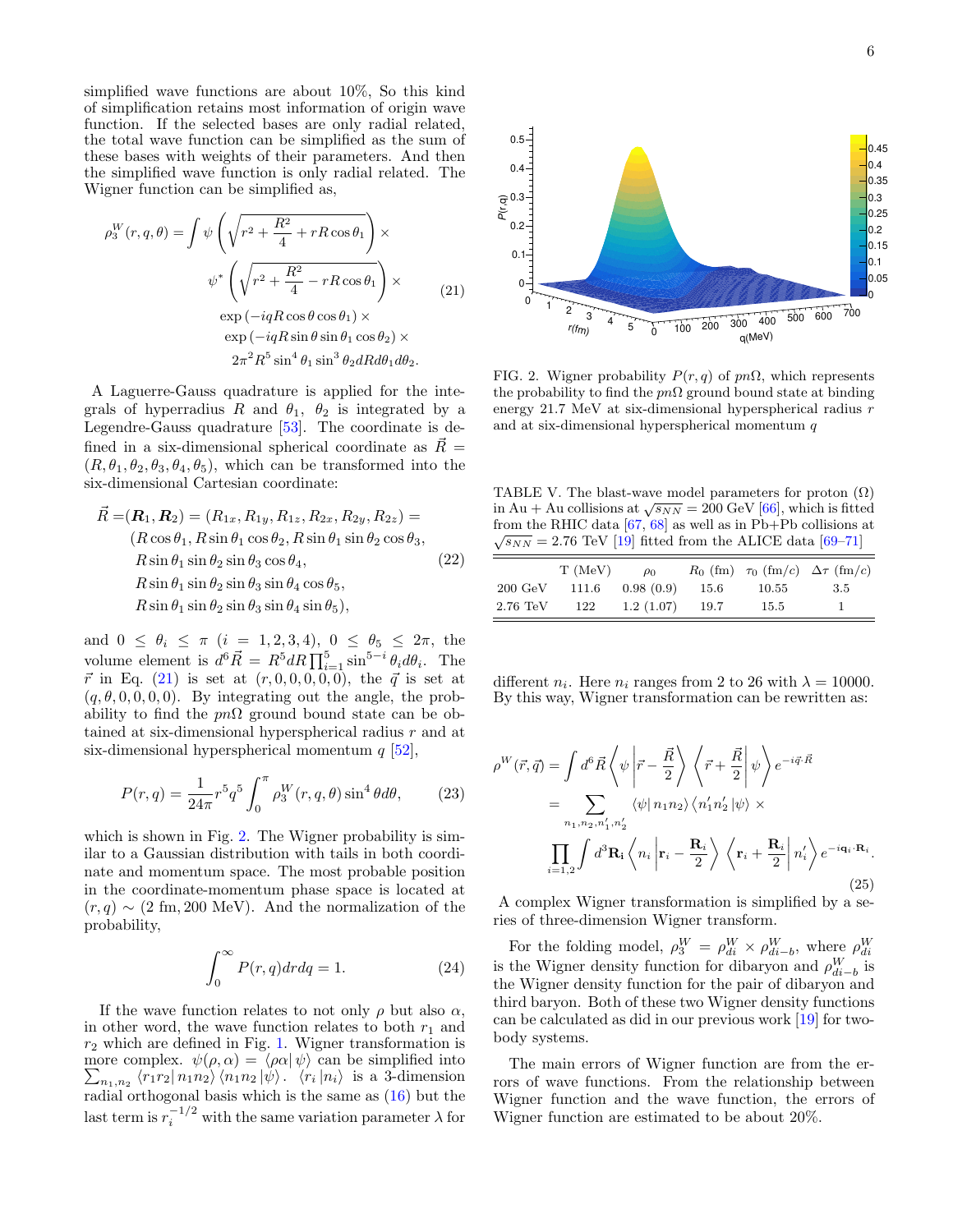# III. RESULT AND DISCUSSION

In blast-wave model, the parameters  $(\tau_0, \Delta \tau, \rho_{0_\perp}, R_0)$ and  $T_{kin}$ ) are fitted with experimental transverse momentum spectra of proton and  $\Omega$  by Eq. [\(4\)](#page-1-2) and adjusted with the results of triton for different collisions, as shown in Fig. [3.](#page-7-0) Table [V](#page-5-2) listed the parameters used in this work.

The transverse momentum spectra of  $\Omega pn$  is calculated by using the blast-wave model coupled with coalescence model (BLWC) as Eq.  $(1)$  and shown in Fig. [3](#page-7-0) (a) for moder (BLWC) as Eq. (1) and shown in Fig. [3](#page-7-0) (a) for  $Au+Au$  collisions at  $\sqrt{s_{NN}} = 200$  GeV and Fig. 3 (b) for Au+Au comsions at  $\sqrt{s_{NN}} = 200$  GeV and Fig. 5 (b) for<br>Pb + Pb collisions at  $\sqrt{s_{NN}} = 2.76$  TeV. The results of  $Ωnn, Ωpp, ΩΩn$  and  $ΩΩp$  with the relative wave func-tion from the folding model are shown in Fig. [4.](#page-7-1) The  $p_T$ spectra of  $p\Omega$  and  $\Omega\Omega$  from our previous work [\[19\]](#page-8-11) as well as this work are also presented in Fig. [4.](#page-7-1) The  $p_T$  spectra of  $n\Omega$  is not shown here because it is almost as same as  $p\Omega$ .

To further investigate the productions of Ω-dibaryons and hypernuclei, the  $p_T$  integrated yields  $dN/dy$  at midrapidity are given in Table [VI](#page-6-0) and [VII.](#page-6-1) The predicted results show  $N\Omega \sim \times 10^{-4}$  [\[19\]](#page-8-11),  $\Omega \Omega \sim \times 10^{-7}$ ,  $\Omega NN \sim \times 10^{-7}$  and  $N\Omega\Omega \sim \times 10^{-9}$ . The uncertainties of the integrated yields are directly from the Wigner functions, whose relative errors are about 20%. So the relative errors of yields are considered as 20%. Though the uncertainties from the blast-wave parameters are also important, which have been discussed by other model work [\[28\]](#page-8-19), it will not be discussed in this paper. And while, the corresponding values in  $Pb + Pb$  collisions at 2.76 TeV are larger than those in  $Au + Au$  collisions at 200 GeV. With the growing of constituents number A such as  $\Omega \to N\Omega \to NN\Omega$  and  $N \to N\Omega \to \Omega\Omega N$ , the production rates appear to follow the exponential function  $\exp(-bA)$ , here b is the so-called reduction factor [\[75–](#page-9-35) 77, as shown in Fig. [5](#page-8-23) for  $Pb + Pb$  collisions at 2.76 TeV. This A-dependent trend is similar to that for light nuclei of  $p \to d \to t \left(\Lambda^3 H\right)$  in Fig. [5.](#page-8-23) However, it can be seen that  $n\Omega$ -n (p $\Omega$ -p) slightly deviate from the trend in  $\Omega \to N\Omega \to NN\Omega$ . Keep in mind that the treatment of interaction is slightly different between  $p\eta\Omega$  and dibaryon-baryon via the folding method, which results in the slight deviation. In general, we have two classes for these production chains. One is for  $N \to d \to t \frac{3}{\Lambda} H$ ,  $\Omega \to N\Omega \to NN\Omega$  and  $\Omega\Omega \to N\Omega\Omega$  (solid lines), they are almost parallel with the increase of N constituent number. Another is for  $N \to N\Omega \to N\Omega \Omega$ ,  $\Omega \to \Omega \Omega$  and  $d \to N N \Omega$  chains (dash lines), they are almost parallel with the increase of  $\Omega$  number. Obviously much larger reduction factor b for the second class than the first class, indicating that much less yield for adding one more  $\Omega$ than one more nucleon. The different reduction factor b results from the different interactions between  $N - \Omega$  and  $\Omega - \Omega$  as well as the difference of productions of N and Ω. Inspired by this, the production of hypernuclei  $N_nH_m$ ( $N$  for nucleons and  $H$  for one kind of hyperons) can be estimated by the intersection of  $N_iH_m$  and  $N_nH_j$  chains

 $(i(j)$  is smaller than  $n(m)$ ). Even if there is one point on the chain of  $N_nH_i$ , the reduction factor b of this chain is similar to the chain of  $H_j$  or other chains whose b is known in the same class with  $N_nH_j$ . From figure [5,](#page-8-23) the prediction of the  $NN\Omega\Omega$  production is about 10<sup>-10</sup>. It implies that the production of hypernuclei is sensitive to the interaction among the constituents in the coalescence framework and then the systematic measurement of hypernuclei can shed light on the production mechanism and the baryon interaction.

<span id="page-6-0"></span>TABLE VI.  $dN/dy$  for  $\Omega$ -dibaryons and hypernuclei at midrapidity. The values of  $dN/dy$  for  $\Omega$ -dibaryons are taken from Ref. [\[19\]](#page-8-11)

| $n\Omega$                                                                                       | $n\Omega$ | $\Omega$ | $\Omega$ <i>pn</i> |
|-------------------------------------------------------------------------------------------------|-----------|----------|--------------------|
| 200 GeV $7.51 \times 10^{-4}$ $7.39 \times 10^{-4}$ $3.1 \times 10^{-7}$ $3.56 \times 10^{-6}$  |           |          |                    |
| 2.76 TeV $1.31 \times 10^{-3}$ $1.27 \times 10^{-3}$ $7.9 \times 10^{-7}$ $7.36 \times 10^{-6}$ |           |          |                    |

 $\Omega NN$  can weak decay through an  $\Omega$  decay, which decays into Λ-hypernuclei  $(A = 3)$  or Ξ-hypernuclei  $(A = 3)$ 3), note that  $\Xi$ -hypernuclei  $(A = 3)$  can not be formed according to the HAL-QCD's results but might be formed under the ESC08c potential [\[78\]](#page-9-37).  $\Omega NN$  can also strong decay into  $\Lambda \Xi N$  or  $\Sigma \Xi N$  which is based on the interaction  $\Omega N - \Lambda \Xi$  and  $\Omega N - \Sigma \Xi$  reported by the HAL-QCD [\[79\]](#page-9-38). As for  $\Omega \Omega N$ , it can decay into  $N\Omega \Lambda$  or  $N\Omega \Xi$ and mesons from the weak decay of  $\Omega$ . It can also decay into  $\Lambda \Xi \Omega$  or  $\Sigma \Xi \Omega$  by strong interaction. All here mentioned three-baryon group, such as  $\Lambda \Xi N$  and  $N\Omega\Lambda$ , may not be bounded.

From Fig. [4,](#page-7-1) it is hard to figure out the difference between  $ΩΩ$ -N and  $ΩN$ -Ω. Although the  $p_T$  spectra of  $\Omega \Omega$ -N and  $\Omega N$ - $\Omega$  are almost the same, the strong decay channels are different in the folding model. For  $\Omega N$ - $\Omega$ , it would decay into a  $\Lambda \Xi$  or  $\Sigma \Xi$  through the  $\Omega N - \Lambda \Xi$  or  $\Omega N - \Sigma \Xi$  channel and an  $\Omega$ , while the  $\Omega \Omega$ -N can hardly decay into  $\Lambda \Xi \Omega$  or  $\Sigma \Xi \Omega$ , since the N and  $\Omega$  are not bound directly in this folding model.

<span id="page-6-1"></span>TABLE VII.  $dN/dy$  for  $\Omega$ -dibaryon and hypernuclei at midrapidity calculated by the folding model. The values of  $dN/dy$ for Ω-dibaryons are re-calculated in this work

| $p\Omega$ $\Omega \Omega$ $n\Omega - n$ $p\Omega - p$<br>$200~{\rm GeV}~6.84\times 10^{-4}~2.51\times 10^{-7}~6.95\times 10^{-7}~2.78\times 10^{-7}$<br>$2.76 \text{ TeV}$ $1.95 \times 10^{-3}$ $8.87 \times 10^{-6}$ $2.37 \times 10^{-6}$ $9.00 \times 10^{-7}$ |                                                                                                                                                                                                                                                                                |
|--------------------------------------------------------------------------------------------------------------------------------------------------------------------------------------------------------------------------------------------------------------------|--------------------------------------------------------------------------------------------------------------------------------------------------------------------------------------------------------------------------------------------------------------------------------|
|                                                                                                                                                                                                                                                                    |                                                                                                                                                                                                                                                                                |
|                                                                                                                                                                                                                                                                    |                                                                                                                                                                                                                                                                                |
|                                                                                                                                                                                                                                                                    |                                                                                                                                                                                                                                                                                |
|                                                                                                                                                                                                                                                                    |                                                                                                                                                                                                                                                                                |
|                                                                                                                                                                                                                                                                    |                                                                                                                                                                                                                                                                                |
|                                                                                                                                                                                                                                                                    |                                                                                                                                                                                                                                                                                |
|                                                                                                                                                                                                                                                                    |                                                                                                                                                                                                                                                                                |
|                                                                                                                                                                                                                                                                    |                                                                                                                                                                                                                                                                                |
|                                                                                                                                                                                                                                                                    | $n\Omega - \Omega$ $\Omega\Omega - n$ $p\Omega - \Omega$ $\Omega\Omega - p$<br>$200~{\rm GeV}~1.87\times 10^{-9}~1.69\times 10^{-9}~2.03\times 10^{-9}~1.76\times 10^{-9}$<br>2.76 TeV $8.11 \times 10^{-9}$ $7.29 \times 10^{-9}$ $9.12 \times 10^{-9}$ $7.62 \times 10^{-9}$ |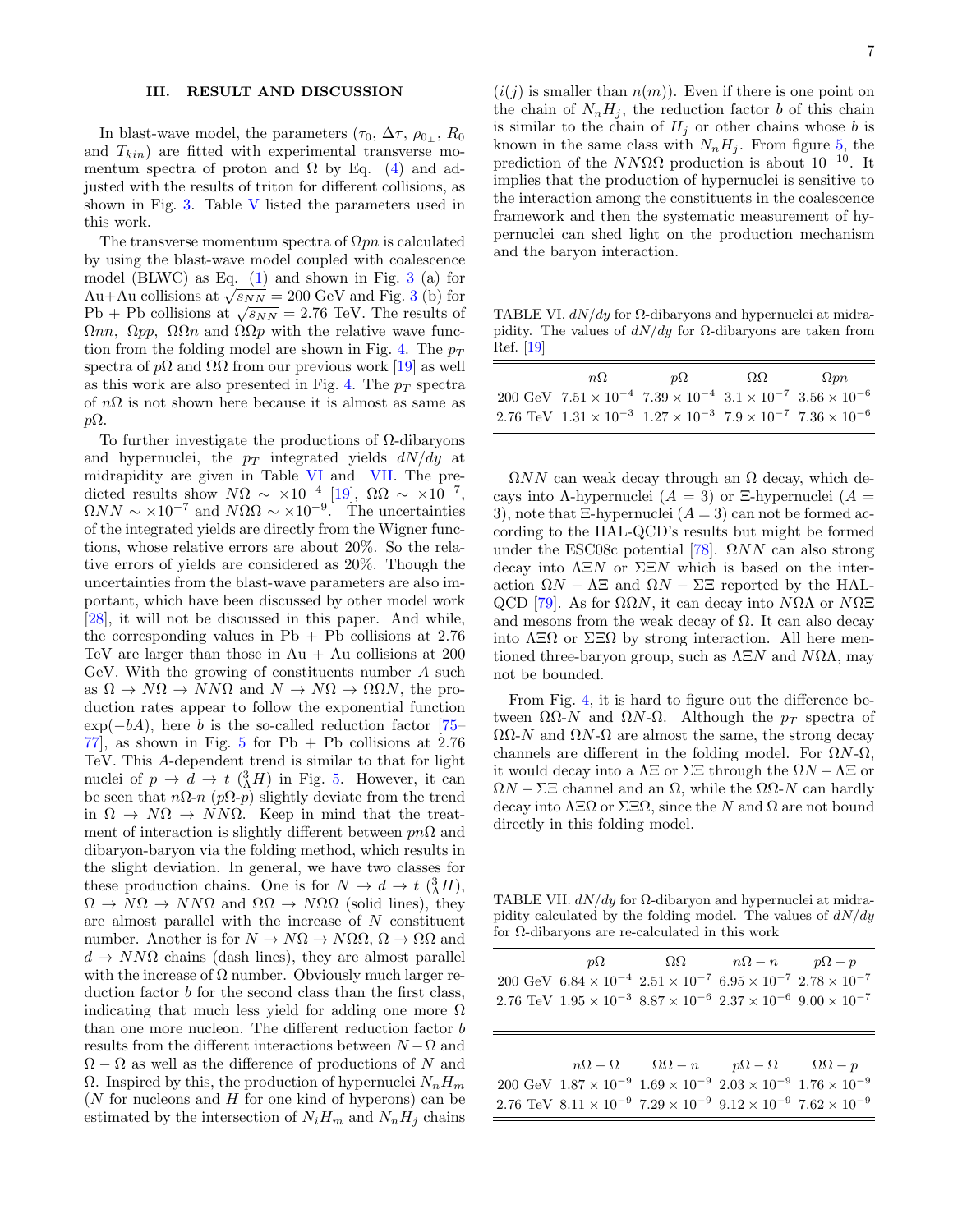

<span id="page-7-0"></span>FIG. 3. Transverse momentum  $p_T$  spectra of p,  $\Omega$ ,  ${}_{\Lambda}^{3}H$ , and  $\Omega pn$  in Au + Au collisions at  $\sqrt{s_{NN}}$  = 200 GeV (a) and Pb + **Ph collisions at**  $\sqrt{s_{NN}} = 2.76$  **TeV** (b). The open markers for p, Λ and Ω directly fit to the experiments, and the open makers for  $p$ , Λ and Ω directly fit to the experiments, and the open makers for triton, hypertriton and  $\Omega pn$  are the results of BLWC model. Full makers are the data from the RHIC [\[67,](#page-9-31) [72,](#page-9-39) [73\]](#page-9-40) and ALICE [\[69](#page-9-33)[–71,](#page-9-34) [74\]](#page-9-41)



<span id="page-7-1"></span>FIG. 4. Transverse momentum  $p_T$  spectra of proton calculated by the folding model, the open makers for  $\Omega$ nn,  $\Omega$ pp,  $\Omega\Omega$ n and  $\Omega\Omega$ p are the results of the BLWC model and the folding model. The full makers are the data from the RHIC  $[67, 72, 73]$  $[67, 72, 73]$  $[67, 72, 73]$  $[67, 72, 73]$  $[67, 72, 73]$  and ALICE  $[69–71]$  $[69–71]$ . The lines are calculated by our previous work  $[19]$ 

# IV. SUMMARY

The three-body bound state problem can be solved through a variation method coupled with an eigenvalue problem. For weakly-bounded triple-particle system, the folding model is applied. The  $N-\Omega$  and  $\Omega-\Omega$  potentials used in this work are fitted from the lattice QCD's simulation near the physical point, which was reported by HAL-QCD collaboration. In coalescence model, the phase-space information of nucleons and  $\Omega$  are generated by the blast-wave model and the particles are coalesced into  $\Omega NN$  and  $\Omega\Omega N$  by using the Wigner density function from the simplified three-body wave function. The production of  $N\overline{N\Omega}$  is about  $10^{-7}$  and  $N\Omega\Omega$  is about

10<sup>−</sup><sup>9</sup> . There are also A-dependent trends similar with that for  $p \to d \to t \left(\Lambda^3 H\right)$ . The production rates follow the exponential function  $exp(-bA)$ . With adding different baryon, the reduction factor  $b$  is different. Due to different factor b, two classes of hypernuclei chains will intersect at certain points where the production rate of new hypernucleus could be estimated. And the decay modes of ΩNN and ΩΩN are briefly discussed in order to search for such exotic triple-baryons (hypernuclei) in future experiments, which could provide a method to understand the  $YN$  and  $YY$  interactions for multistrangeness hadrons. The systematic measurements of hypernuclei can definitely shed light on the production mechanism and baryon interactions.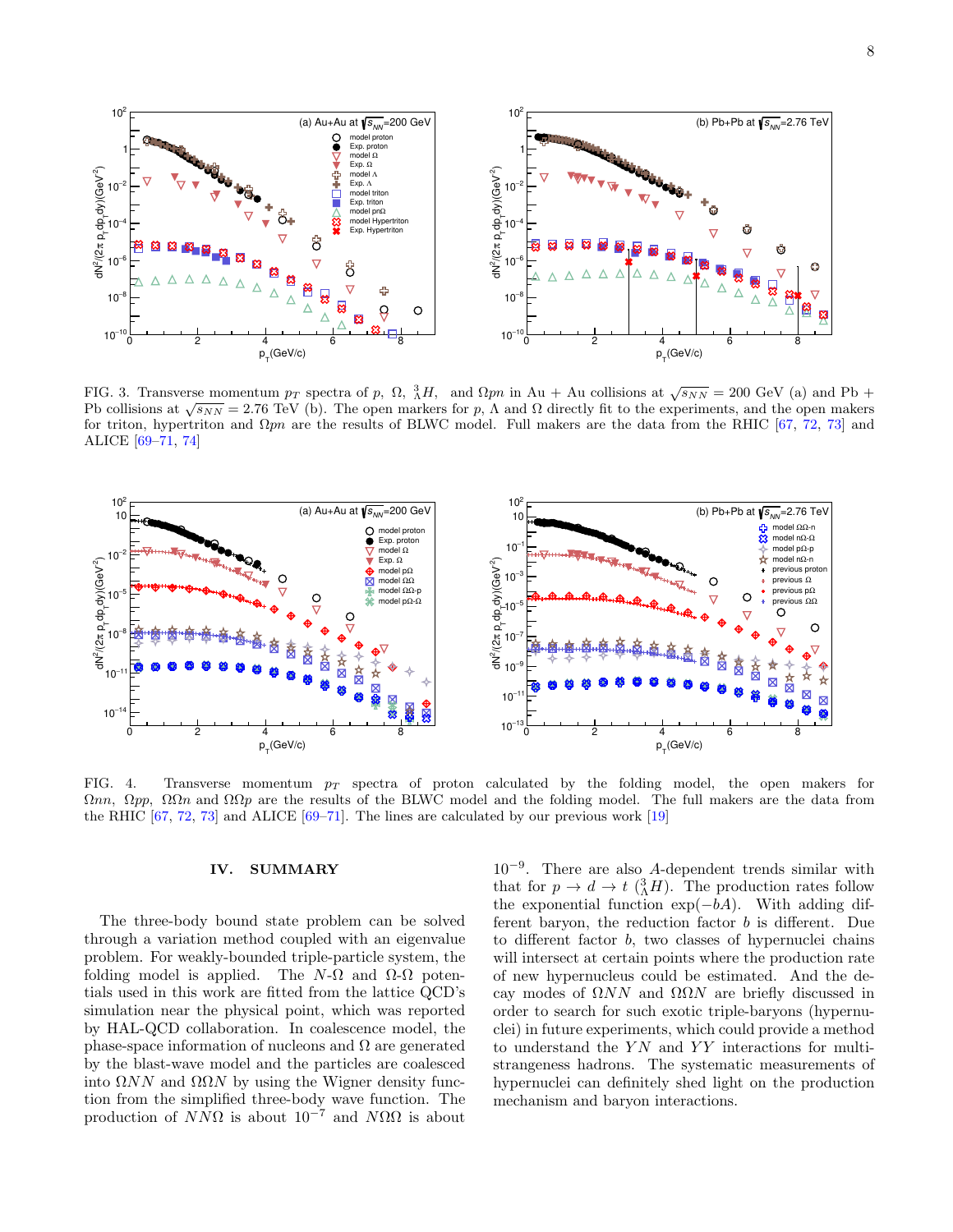### ACKNOWLEDGMENTS



<span id="page-8-23"></span>FIG. 5. The exponential decay relation of  $dN/dy$  versus the constituent mass number  $(A)$  for Pb + Pb collisions at 2.76 TeV. There are basically two-class production chains, namely the first class:  $N \to d \to t \frac{3}{\Lambda} H$  (red),  $\Omega \to N\Omega \to NN\Omega$ (blue),  $\Omega\Omega \to N\Omega\Omega$  (pink), and the second class:  $N \to N\Omega \to$  $N\Omega\Omega$  (green),  $\Omega \to \Omega\Omega$  (brown) and  $d \to N\Omega N \to NN\Omega\Omega$ (light green) chains. These lines show the relation  $dN/dy \sim$  $\exp(-bA)$ , where  $b = 5.78$  (red), 5.68 (blue), and 4.70 (pink) for the first class, and 11.1 (green), 13.3 (brown) and 10.7 (light green)

- This work was supported in part by the National Natural Science Foundation of China under contract Nos. 11875066, 11890710, 11890714, 11925502, 11961141003, and 12147101, National Key R&D Program of China under Grant No. 2018YFE0104600 and 2016YFE0100900, the Strategic Priority Research Program of CAS under Grant No. XDB34000000, and Guangdong Major Project of Basic and Applied Basic Research No. 2020B0301030008.
- <span id="page-8-0"></span>[1] M. Danysz and J. Pniewski, [London, Edinburgh, Dublin](http://dx.doi.org/10.1080/14786440308520318) [Philos. Mag. J. Sci.](http://dx.doi.org/10.1080/14786440308520318) 44, 348 (1953).
- <span id="page-8-1"></span>[2] D. H. Davis, [Nucl. Phys. A](http://dx.doi.org/https://doi.org/10.1016/j.nuclphysa.2005.01.002) 754, 3 (2005).
- <span id="page-8-2"></span>[3] A. Gal, E. V. Hungerford, and D. J. Millener, [Rev. Mod.](http://dx.doi.org/10.1103/RevModPhys.88.035004) Phys. 88[, 035004 \(2021\).](http://dx.doi.org/10.1103/RevModPhys.88.035004)
- <span id="page-8-3"></span>[4] S. H. Hayakawa et al. (J-PARC E07 Collaboration), [Phys. Rev. Lett.](http://dx.doi.org/10.1103/PhysRevLett.126.062501) 126, 062501 (2021).
- <span id="page-8-4"></span>[5] B. I. Abelev et al. (STAR Collaboration), [Science](http://dx.doi.org/10.1126/science.1183980) 328, [58 \(2010\).](http://dx.doi.org/10.1126/science.1183980)
- [6] J. Chen, D. Keane, Y.-G. Ma, A. Tang, and Z. Xu, *[Phys.](http://dx.doi.org/ 10.1016/j.physrep.2018.07.002)* Rep. 760[, 1 \(2018\).](http://dx.doi.org/ 10.1016/j.physrep.2018.07.002)
- [7] D.-C. Zhang, H.-G. Cheng, and Z.-Q. Feng, [Chin. Phys.](http://dx.doi.org/10.1088/0256-307X/38/9/092501) Lett. 38[, 092501 \(2021\).](http://dx.doi.org/10.1088/0256-307X/38/9/092501)
- <span id="page-8-5"></span>[8] S.-H. Zhang, L. Zhou, Y.-F. Zhang, M.-W. Zhang, C. Li, M. Shao, Y.-J. Sun, and Z.-B. Tang, [Nucl. Sci. Tech.](http://dx.doi.org/10.1007/s41365-018-0469-y) 29, [136 \(2018\).](http://dx.doi.org/10.1007/s41365-018-0469-y)
- <span id="page-8-6"></span>[9] N. Buyukcizmeci, A. S. Botvina, R. Ogul, and M. Bleicher, [Eur. Phys. J. A](http://dx.doi.org/10.1140/epja/s10050-020-00217-6) 56, 210 (2020).
- <span id="page-8-7"></span>[10] N. Brambilla, S. Eidelman, C. Hanhart, et al., [Phys. Rep.](http://dx.doi.org/10.1016/j.physrep.2020.05.001) 873[, 1 \(2020\).](http://dx.doi.org/10.1016/j.physrep.2020.05.001)
- [11] A. Esposito, A. Pilloni, and A. D. Polosa, [Phys. Rep.](http://dx.doi.org/10.1016/j.physrep.2016.11.002) 668[, 1 \(2017\).](http://dx.doi.org/10.1016/j.physrep.2016.11.002)
- [12] S.-X. Qin and C. D. Roberts, [Chin. Phys. Lett.](http://dx.doi.org/10.1088/0256-307X/37/12/121201) 37, [121201 \(2020\).](http://dx.doi.org/10.1088/0256-307X/37/12/121201)
- [13] H.-X. Chen, W. Chen, R.-R. Dong, and N. Su, [Chin.](http://dx.doi.org/ 10.1088/0256-307X/37/10/101201) Phys. Lett. 37[, 101201 \(2020\).](http://dx.doi.org/ 10.1088/0256-307X/37/10/101201)
- [14] Q. Wu, D.-Y. Chen, and R. Ji, [Chin. Phys. Lett.](http://dx.doi.org/ 10.1088/0256-307X/38/7/071301) 38, [071301 \(2021\).](http://dx.doi.org/ 10.1088/0256-307X/38/7/071301)
- [15] H. Zhang, J. Liao, E. Wang, Q. Wang, and H. Xing, [Phys. Rev. Lett.](http://dx.doi.org/ 10.1103/PhysRevLett.126.012301) 126, 012301 (2021).
- <span id="page-8-8"></span>[16] S. Cho, T. Hyodo, D. Jido, et al., [Prog. Part. Nucl. Phys.](http://dx.doi.org/10.1016/j.ppnp.2017.02.002) 95[, 279 \(2017\).](http://dx.doi.org/10.1016/j.ppnp.2017.02.002)
- <span id="page-8-9"></span>[17] T. Iritani, S. Aoki, T. Doi, F. Etminan, S. Gongyo, T. Hatsuda, Y. Ikeda, T. Inoue, N. Ishii, T. Miyamoto, and K. Sasaki, [Phys. Lett. B](http://dx.doi.org/ 10.1016/j.physletb.2019.03.050) 792, 284 (2019).
- <span id="page-8-10"></span>[18] S. Gongyo, K. Sasaki, S. Aoki, T. Doi, T. Hatsuda, Y. Ikeda, T. Inoue, T. Iritani, N. Ishii, T. Miyamoto, and H. Nemura, [Phys. Rev. Lett.](http://dx.doi.org/ 10.1103/PhysRevLett.120.212001) 120, 212001 (2018).
- <span id="page-8-11"></span>[19] S. Zhang and Y.-G. Ma, [Phys. Lett. B](http://dx.doi.org/10.1016/j.physletb.2020.135867) 811, 135867 [\(2020\).](http://dx.doi.org/10.1016/j.physletb.2020.135867)
- <span id="page-8-12"></span>[20] T. Goldman, K. Maltman, G. J. Stephenson, K. E. Schmidt, and F. Wang, [Phys. Rev. Lett.](http://dx.doi.org/ 10.1103/PhysRevLett.59.627) 59, 627 (1987).
- <span id="page-8-13"></span>[21] J. Adam et al. (STAR Collaboration), [Phys. Lett. B](http://dx.doi.org/https://doi.org/10.1016/j.physletb.2019.01.055) 790, [490 \(2019\).](http://dx.doi.org/https://doi.org/10.1016/j.physletb.2019.01.055)
- <span id="page-8-14"></span>[22] K. Morita, A. Ohnishi, F. Etminan, and T. Hatsuda, Phys. Rev. C 94[, 031901 \(2016\).](http://dx.doi.org/10.1103/PhysRevC.94.031901)
- <span id="page-8-15"></span>[23] S. Acharya et al. (ALICE Collaboration), [Nature](http://dx.doi.org/10.1038/s41586-020-3001-6) 588, [232 \(2020\).](http://dx.doi.org/10.1038/s41586-020-3001-6)
- <span id="page-8-16"></span>[24] H. Garcilazo and A. Valcarce, [Phys. Rev. C](http://dx.doi.org/10.1103/PhysRevC.99.014001) 99, 014001 [\(2019\).](http://dx.doi.org/10.1103/PhysRevC.99.014001)
- <span id="page-8-17"></span>[25] L. D. Faddeev, [SOVIET PHYSICS JETP](http://www.jetp.ac.ru/cgi-bin/dn/e_012_05_1014.pdf) 12, 1014 [\(1961\).](http://www.jetp.ac.ru/cgi-bin/dn/e_012_05_1014.pdf)
- <span id="page-8-18"></span>[26] F. Retière and M. A. Lisa, [Phys. Rev. C](http://dx.doi.org/10.1103/PhysRevC.70.044907) 70, 044907 [\(2004\).](http://dx.doi.org/10.1103/PhysRevC.70.044907)
- <span id="page-8-20"></span>[27] K. J. Sun and L. W. Chen, [Phys. Rev. C](http://dx.doi.org/10.1103/PhysRevC.95.044905) 95, 044905 [\(2017\).](http://dx.doi.org/10.1103/PhysRevC.95.044905)
- <span id="page-8-19"></span>[28] S. Zhang, L. X. Han, Y. G. Ma, J. H. Chen, and C. Zhong, Phys. Rev. C 89[, 034918 \(2014\).](http://dx.doi.org/ 10.1103/PhysRevC.89.034918)
- <span id="page-8-21"></span>[29] T. Z. Yan, Y. G. Ma, and X. Z. Cai et al., [Phys. Lett.](http://dx.doi.org/10.1016/j.physletb.2006.05.018) B 638[, 50 \(2006\).](http://dx.doi.org/10.1016/j.physletb.2006.05.018)
- [30] J. Schaffner-Bielich, R. Mattiello, and H. Sorge, [Phys.](http://dx.doi.org/10.1103/PhysRevLett.84.4305) Rev. Lett. 84[, 4305 \(2000\).](http://dx.doi.org/10.1103/PhysRevLett.84.4305)
- <span id="page-8-22"></span>[31] L.-W. Chen, C. Ko, and B.-A. Li, [Nucl. Phys. A](http://dx.doi.org/10.1016/j.nuclphysa.2003.09.010) 729, [809 \(2003\).](http://dx.doi.org/10.1016/j.nuclphysa.2003.09.010)